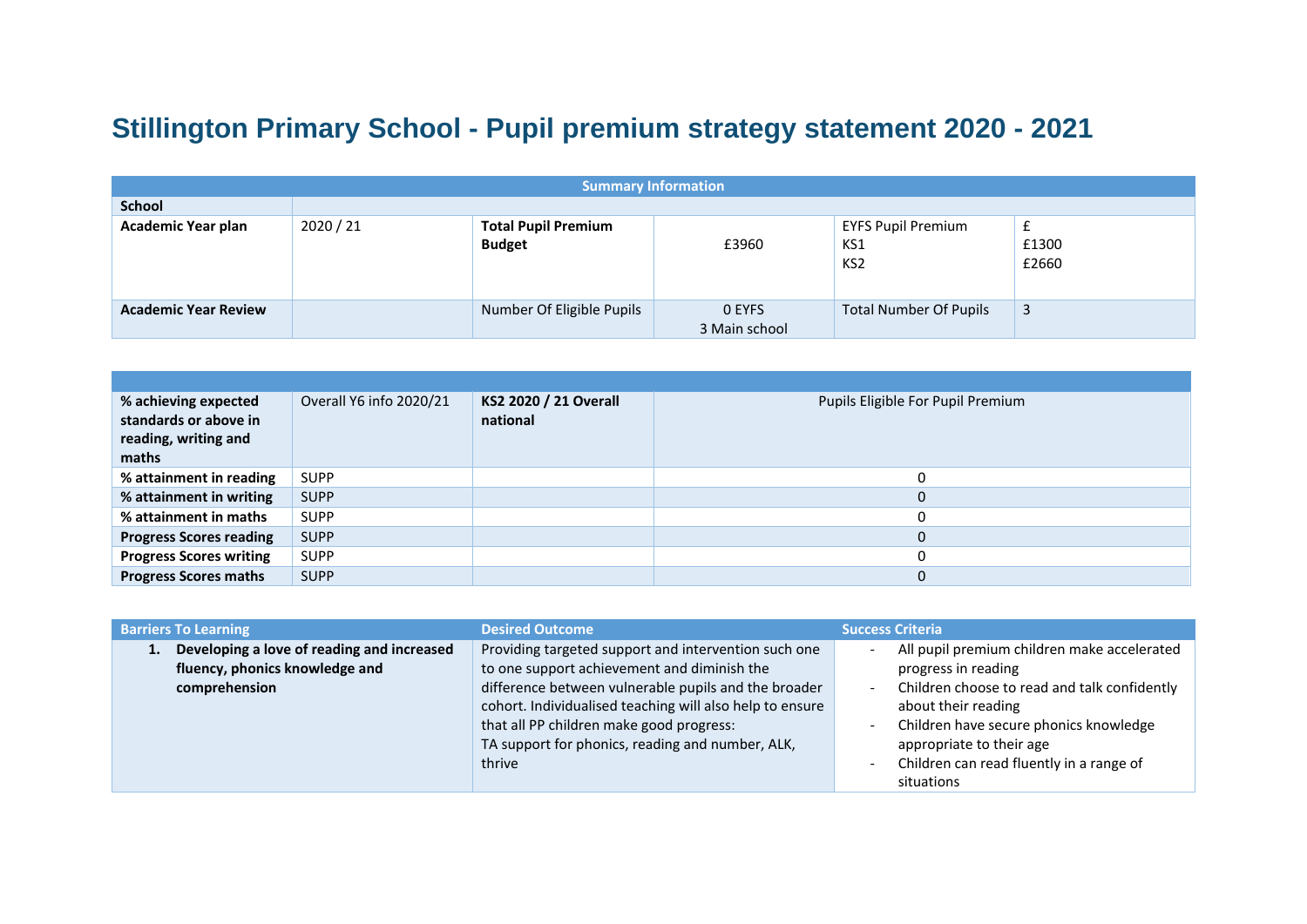|    |                                                                                                                                                                     |                                                                                                                                                                                                                                                                                         | Children can access and understand texts in<br>$\overline{\phantom{a}}$<br>an age appropriate manner                                                                                                                                                                                                                                                                                                                                                                                                |
|----|---------------------------------------------------------------------------------------------------------------------------------------------------------------------|-----------------------------------------------------------------------------------------------------------------------------------------------------------------------------------------------------------------------------------------------------------------------------------------|-----------------------------------------------------------------------------------------------------------------------------------------------------------------------------------------------------------------------------------------------------------------------------------------------------------------------------------------------------------------------------------------------------------------------------------------------------------------------------------------------------|
| 2. | <b>Significant and varied SEMH issues cause</b><br>difficulty in managing feelings, behaviours<br>and relationships slowing progress in all<br>areas for this group | All children entitled to pupil premium have access<br>to SEMH support and interventions in order develop<br>strategies to manage feelings and behaviours.<br>Children have access to interventions including<br>thrive, talk boost, compass buzz and have a trusted<br>person to go to. | Children remain in school<br>$\overline{\phantom{a}}$<br>Case studies show improvement of<br>$\overline{a}$<br>engagement through targeted support<br>Children can access and remain in education<br>$\overline{\phantom{a}}$<br>and have an avenue for support when<br>required and attendance improves<br>Records show improved behaviours for<br>$\overline{\phantom{a}}$<br>learning and better relationships<br>Improved capacity for sustained<br>concentration to support effective learning |
| 3. | <b>Children accessing quality feedback</b><br>individually from a class teacher regularly                                                                           | All children entitled to pupil premium have a<br>targeted session half termly to discuss school work<br>and plan targets                                                                                                                                                                | Children are clear on their targets<br>$\overline{\phantom{a}}$<br>Children have an opportunity to discuss their<br>$\overline{\phantom{a}}$<br>work and schooling with their teacher each<br>half term<br>Children make good progress<br>Evidence in children's books show targets<br>being met<br>Evidence of changed practice due to child<br>interviews<br>Child input sheets to be completed by<br>teacher                                                                                     |

| <b>Planned Expenditure</b>                                                    |                                                                                                                                                                          |                                                        |                                                                                                                              |                   |                         |       |  |  |  |
|-------------------------------------------------------------------------------|--------------------------------------------------------------------------------------------------------------------------------------------------------------------------|--------------------------------------------------------|------------------------------------------------------------------------------------------------------------------------------|-------------------|-------------------------|-------|--|--|--|
| Desired outcome                                                               | Chosen action/approach                                                                                                                                                   | What is the<br>evidence and<br>rationale for this?     | How will you<br>ensure it is<br>implemented<br>well?                                                                         | <b>Staff lead</b> | When will you<br>review | Cost  |  |  |  |
| Developing a<br>1)<br>love of reading<br>and increased<br>fluency,<br>phonics | Research and development of<br>reading materials at age and<br>ability appropriate level<br>TA time to allow for delivering<br>quality interventions by class<br>teacher | EEF<br>Phonics +4 months<br>Comprehension +6<br>months | Clear<br>$\overline{\phantom{a}}$<br>intervention<br>timetable<br>Termly<br>$\overline{\phantom{a}}$<br>progress<br>meetings | ZM                | Mid-year<br>February    | £1760 |  |  |  |